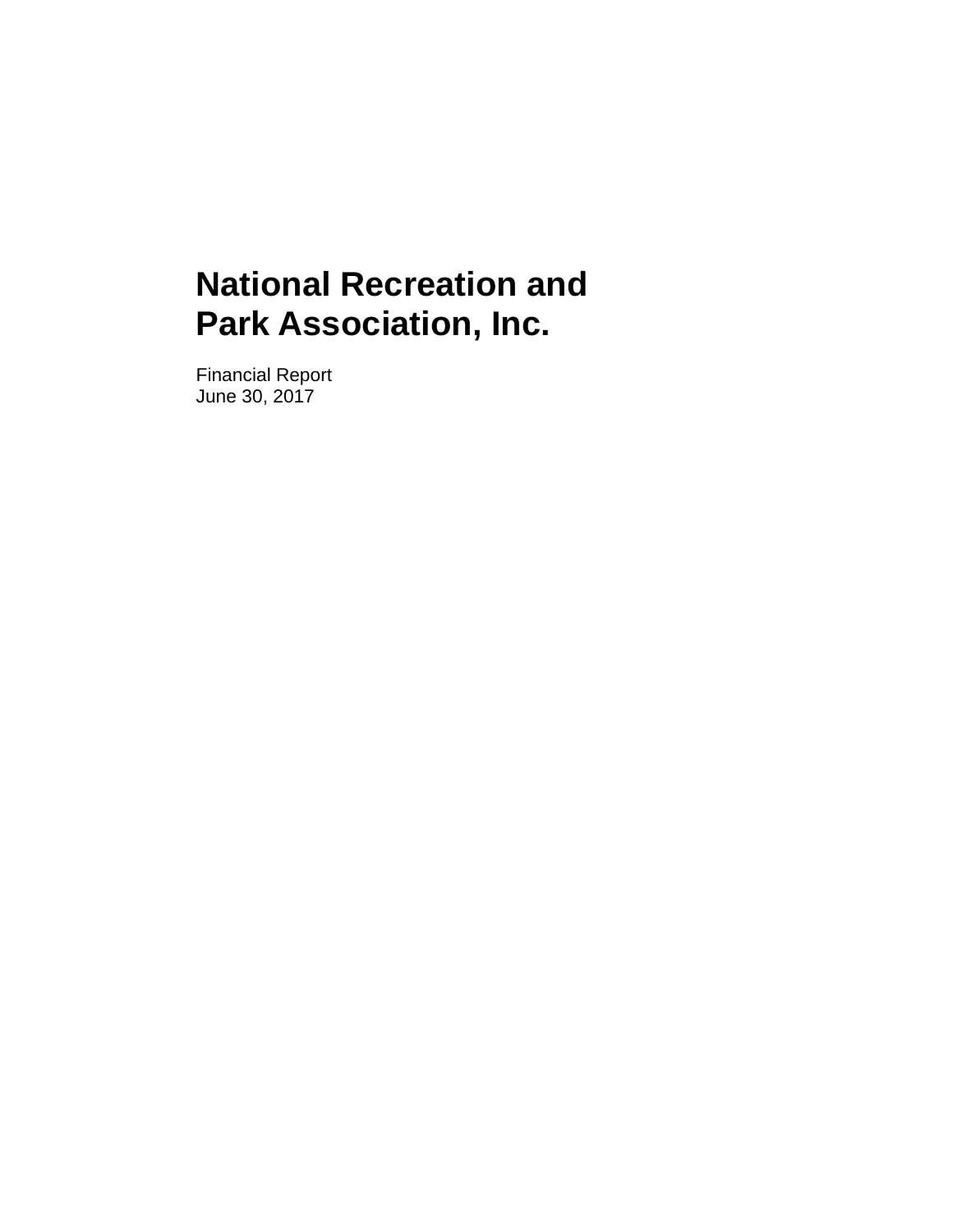# **Contents**

| Independent auditor's report    | $1 - 2$  |
|---------------------------------|----------|
| <b>Financial statements</b>     |          |
| Statement of financial position | 3        |
| Statement of activities         | 4        |
| Statement of cash flows         | 5        |
| Notes to financial statements   | $6 - 13$ |
|                                 |          |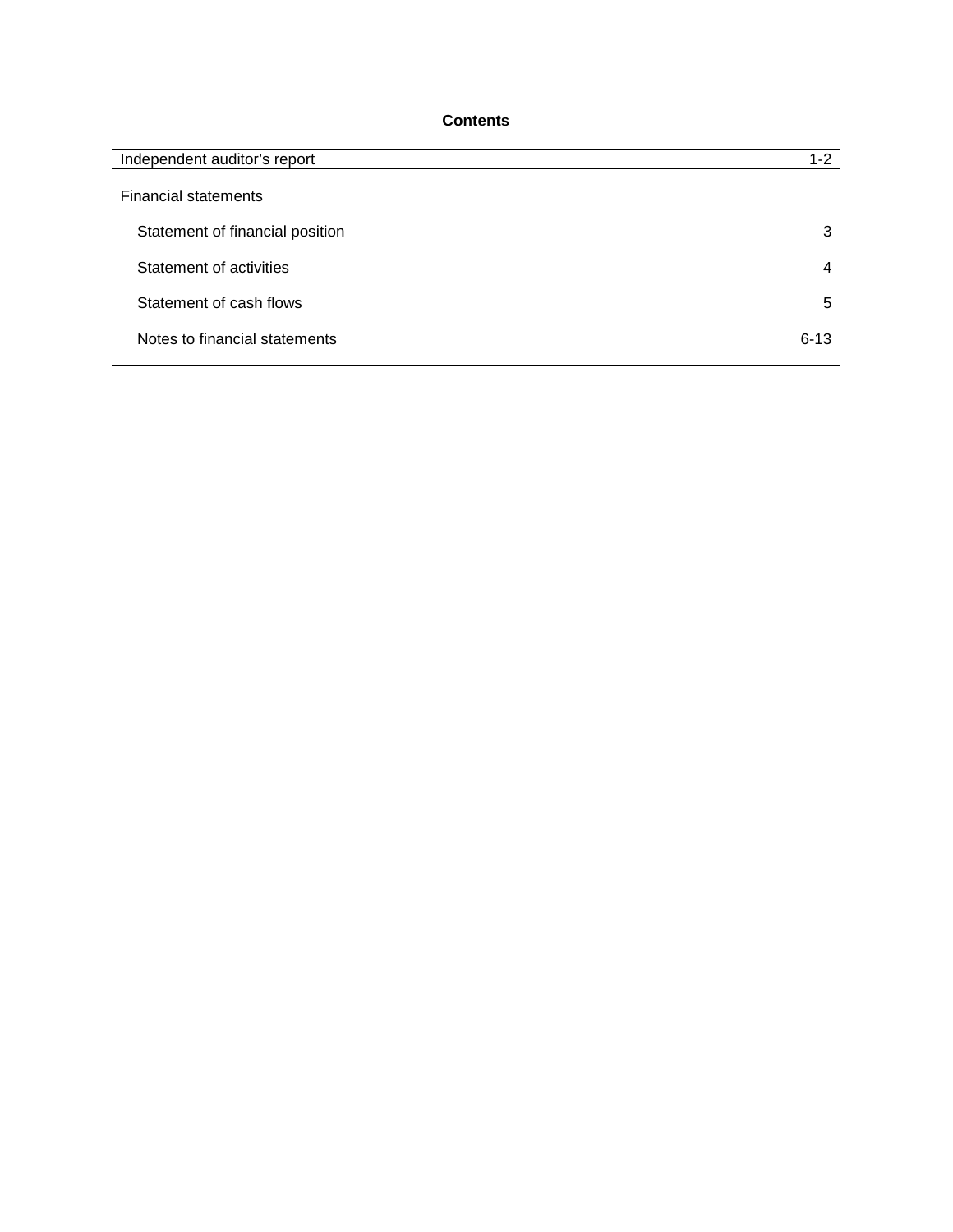

**RSM US LLP** 

#### **Independent Auditor's Report**

To the Board of Directors National Recreation and Park Association, Inc.

#### **Report on the Financial Statements**

We have audited the accompanying financial statements of National Recreation and Park Association, Inc. (the Association), which comprise the statement of financial position as of June 30, 2017, the related statements of activities and cash flows for the year then ended, and the related notes to the financial statements.

#### **Management's Responsibility for the Financial Statements**

Management is responsible for the preparation and fair presentation of these financial statements in accordance with accounting principles generally accepted in the United States of America; this includes the design, implementation and maintenance of internal control relevant to the preparation and fair presentation of financial statements that are free from material misstatement, whether due to fraud or error.

#### **Auditor's Responsibility**

Our responsibility is to express an opinion on these financial statements based on our audit. We conducted our audit in accordance with auditing standards generally accepted in the United States of America. Those standards require that we plan and perform the audit to obtain reasonable assurance about whether the financial statements are free from material misstatement.

An audit involves performing procedures to obtain audit evidence about the amounts and disclosures in the financial statements. The procedures selected depend on the auditor's judgment, including the assessment of the risks of material misstatement of the financial statements, whether due to fraud or error. In making those risk assessments, the auditor considers internal control relevant to the entity's preparation and fair presentation of the financial statements in order to design audit procedures that are appropriate in the circumstances, but not for the purpose of expressing an opinion on the effectiveness of the entity's internal control. Accordingly, we express no such opinion. An audit also includes evaluating the appropriateness of accounting policies used and the reasonableness of significant accounting estimates made by management, as well as evaluating the overall presentation of the financial statements.

We believe that the audit evidence we have obtained is sufficient and appropriate to provide a basis for our audit opinion.

#### **Opinion**

In our opinion, the financial statements referred to above present fairly, in all material respects, the financial position of the Association as of June 30, 2017, and the changes in its net assets and its cash flows for the year then ended in accordance with accounting principles generally accepted in the United States of America.

THE POWER OF BEING UNDERSTOOD AUDIT | TAX | CONSULTING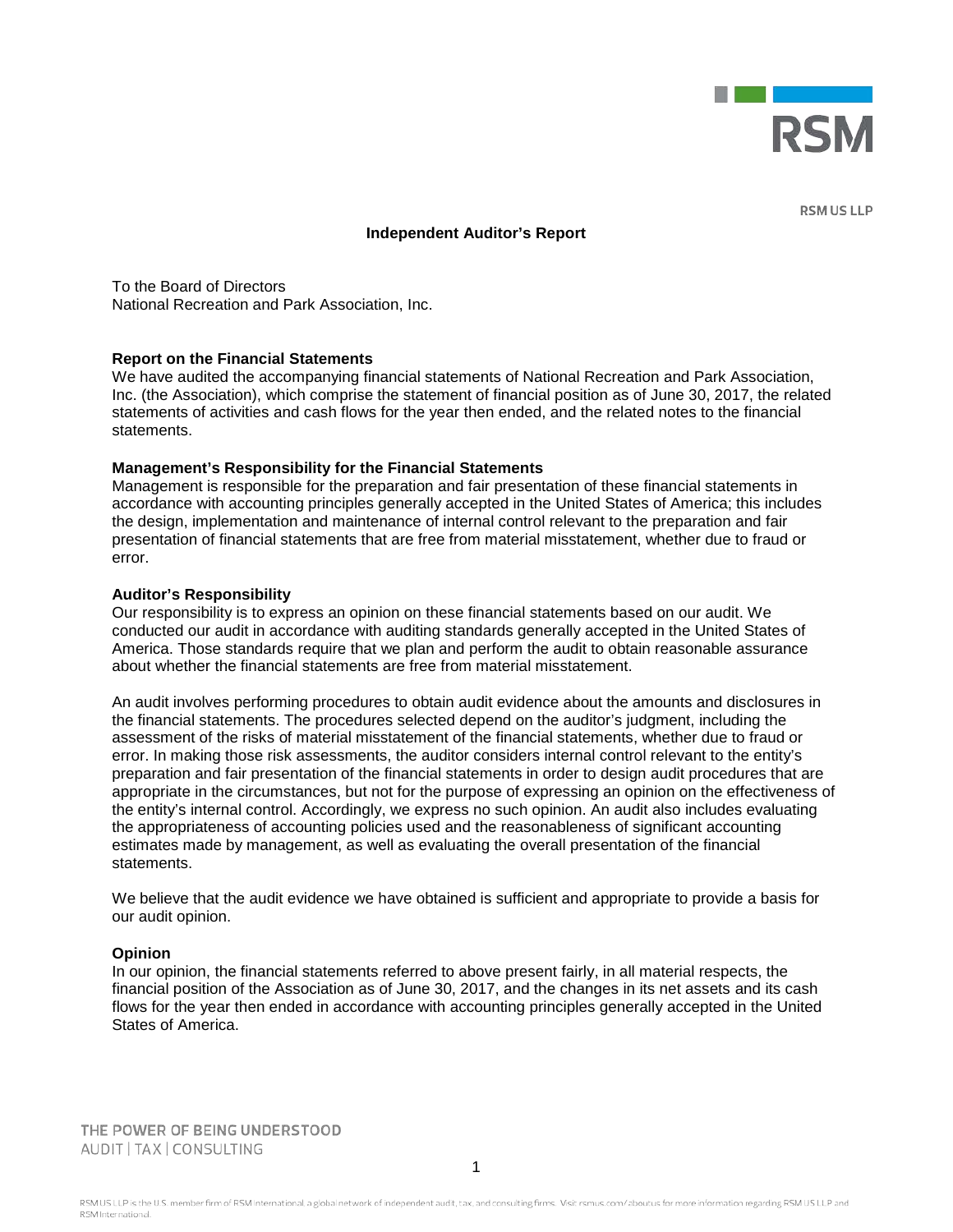#### **Report on Summarized Comparative Information**

We have previously audited the Association's 2016 financial statements, and we expressed an unmodified audit opinion on those audited financial statements in our report dated September 19, 2016. In our opinion, the summarized comparative information presented herein as of and for the year ended June 30, 2016, is consistent, in all material respects, with the audited financial statements from which it has been derived.

RSM US LLP

McLean, Virginia September 14, 2017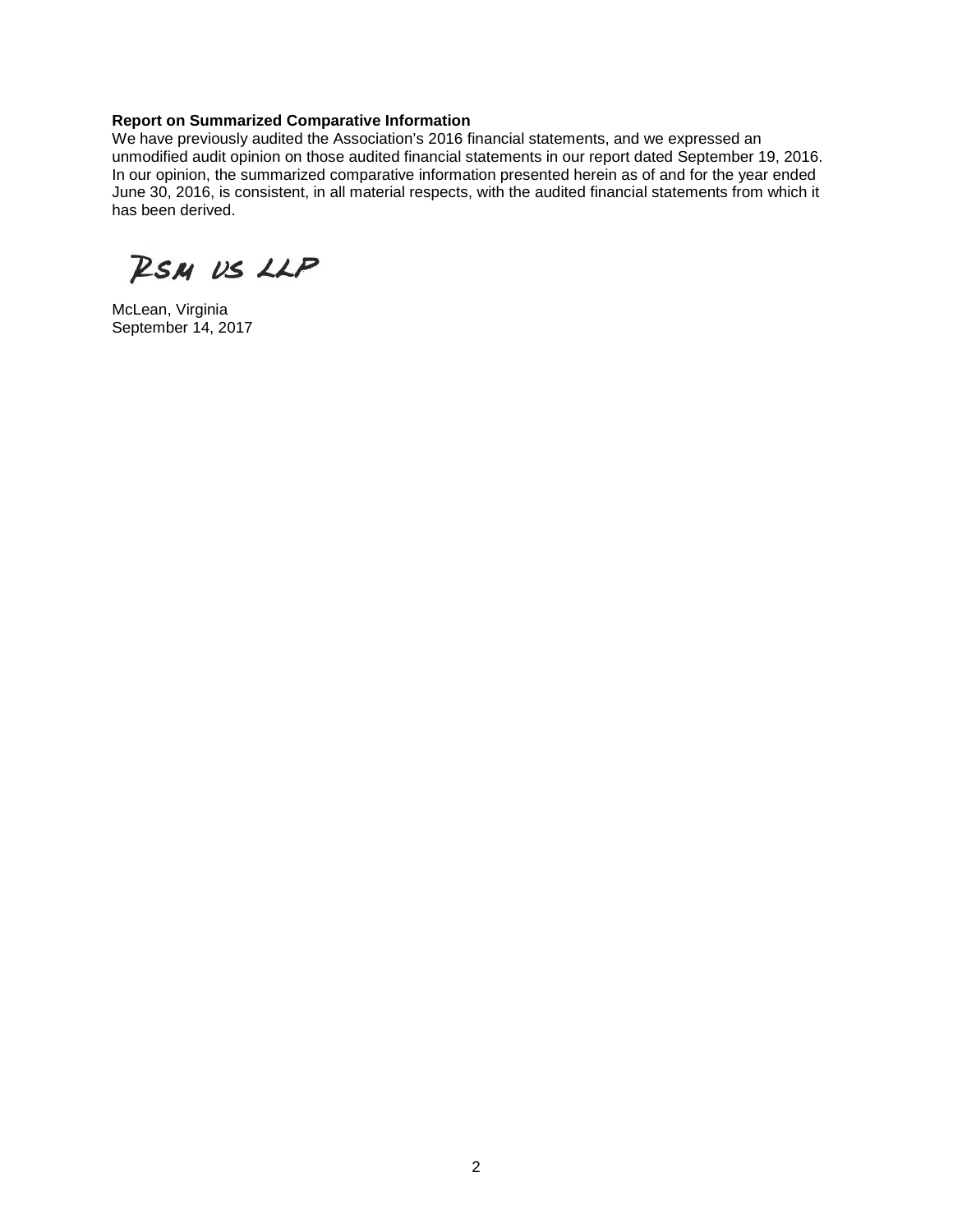**Statement of Financial Position June 30, 2017 (With Comparative Totals for 2016)**

|                                         | 2017            | 2016             |
|-----------------------------------------|-----------------|------------------|
| <b>Assets</b>                           |                 |                  |
| Cash and cash equivalents               | \$<br>4,904,842 | \$<br>6,507,293  |
| Accounts receivable, net                | 345,661         | 229,906          |
| Prepaid expenses and other assets       | 345,999         | 313,553          |
| Inventory                               | 23,607          | 31,447           |
| Investments                             | 5,989,495       | 5,541,740        |
| Deferred compensation                   | 229,240         | 181,157          |
| Property and equipment, net             | 2,818,532       | 2,849,973        |
| Agency transaction asset                | 1,236,075       | 1,139,256        |
| <b>Total assets</b>                     | 15,893,451      | \$<br>16,794,325 |
| <b>Liabilities and Net Assets</b>       |                 |                  |
| Liabilities:                            |                 |                  |
| Accounts payable and accrued expenses   | \$<br>227,670   | \$<br>219,014    |
| Accrued salaries and related expenses   | 536,146         | 471,637          |
| Deferred revenue                        | 4,208,091       | 4,006,629        |
| Accrued pension liability               |                 | 1,457,644        |
| Deferred compensation                   | 229,240         | 181,157          |
| Agency transaction liability            | 1,236,075       | 1,139,256        |
| <b>Total liabilities</b>                | 6,437,222       | 7,475,337        |
| Commitments (Note 9)                    |                 |                  |
| Net assets:                             |                 |                  |
| Unrestricted                            | 4,350,290       | 3,952,858        |
| Temporarily restricted                  | 4,541,047       | 4,801,238        |
| Permanently restricted                  | 564,892         | 564,892          |
| <b>Total net assets</b>                 | 9,456,229       | 9,318,988        |
| <b>Total liabilities and net assets</b> | 15,893,451      | \$<br>16,794,325 |
|                                         |                 |                  |

See notes to financial statements.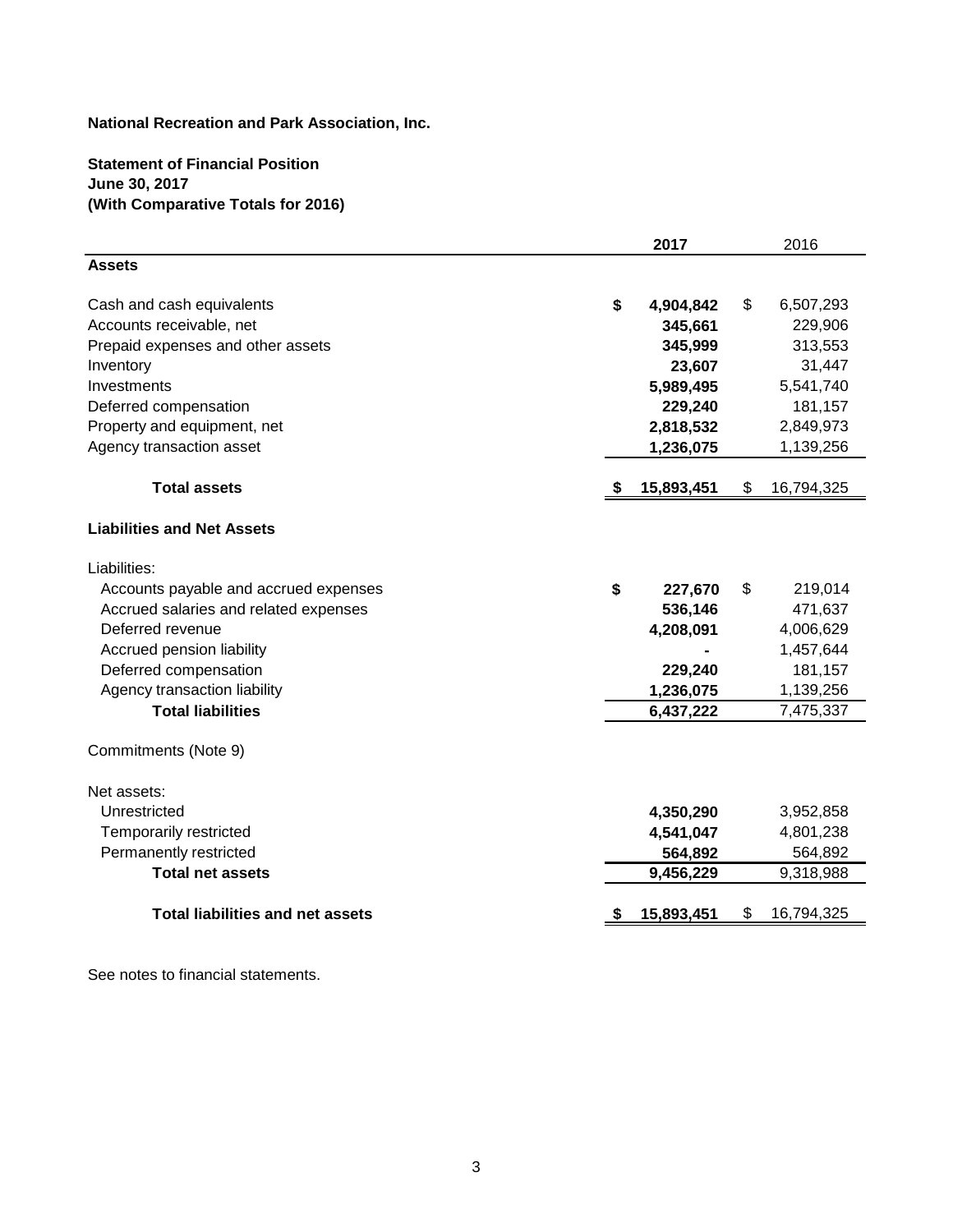# **Statement of Activities Year Ended June 30, 2017 (With Comparative Totals for 2016)**

|                                                             |      | 2017          | 2016            |
|-------------------------------------------------------------|------|---------------|-----------------|
| Unrestricted activities:                                    |      |               |                 |
| Support and revenue:                                        |      |               |                 |
| Conference and exposition                                   | \$   | 4,523,834     | \$<br>4,137,292 |
| Membership dues                                             |      | 2,421,040     | 2,593,366       |
| <b>Education services</b>                                   |      | 1,303,862     | 1,134,718       |
| Certification and accreditation                             |      | 1,084,843     | 1,012,176       |
| Publications and advertising                                |      | 1,055,050     | 1,059,494       |
| Investment income (loss)                                    |      | 278,448       | (20, 055)       |
| Grants and contributions                                    |      | 531,265       | 385,201         |
| Other income                                                |      | 118,155       | 191,337         |
| Net assets released from restrictions                       |      | 6,296,486     | 5,969,296       |
| <b>Total support and revenue</b>                            |      | 17,612,983    | 16,462,825      |
| Expenses:                                                   |      |               |                 |
| Program services:                                           |      |               |                 |
| National partnerships and grants                            |      | 6,686,763     | 5,912,346       |
| Knowledge and learning                                      |      | 1,826,252     | 1,705,189       |
| Conferences and exposition                                  |      | 1,920,471     | 1,786,417       |
| Memberships                                                 |      | 910,626       | 772,586         |
| Publications                                                |      | 820,782       | 802,633         |
| Marketing and communications                                |      | 695,082       | 631,727         |
| Public policy                                               |      | 594,747       | 514,981         |
| Conservation                                                |      | 149,037       | 271,494         |
| <b>Total program services</b>                               |      | 13,603,760    | 12,397,373      |
| Supporting services:                                        |      |               |                 |
| Management and general                                      |      | 3,374,775     | 3,292,178       |
| Fundraising                                                 |      | 236,355       | 141,240         |
| <b>Total expenses</b>                                       |      | 17,214,890    | 15,830,791      |
| Change in unrestricted net assets before pension adjustment |      | 398,093       | 632,034         |
| Pension adjustment                                          |      | (661)         | (689, 874)      |
| Change in unrestricted net assets                           |      | 397,432       | (57,840)        |
|                                                             |      |               |                 |
| Temporarily restricted activities:                          |      |               |                 |
| Grants and contributions                                    |      | 5,821,132     | 7,227,081       |
| Investment income                                           |      | 215,163       | 38,006          |
| Net assets released from restriction                        |      | (6, 296, 486) | (5,969,296)     |
| Change in temporarily restricted net assets                 |      | (260,191)     | 1,295,791       |
| Change in net assets                                        |      | 137,241       | 1,237,951       |
| Net assets, beginning of year                               |      | 9,318,988     | 8,081,037       |
| Net assets, end of year                                     | - \$ | 9,456,229     | \$<br>9,318,988 |

See notes to financial statements.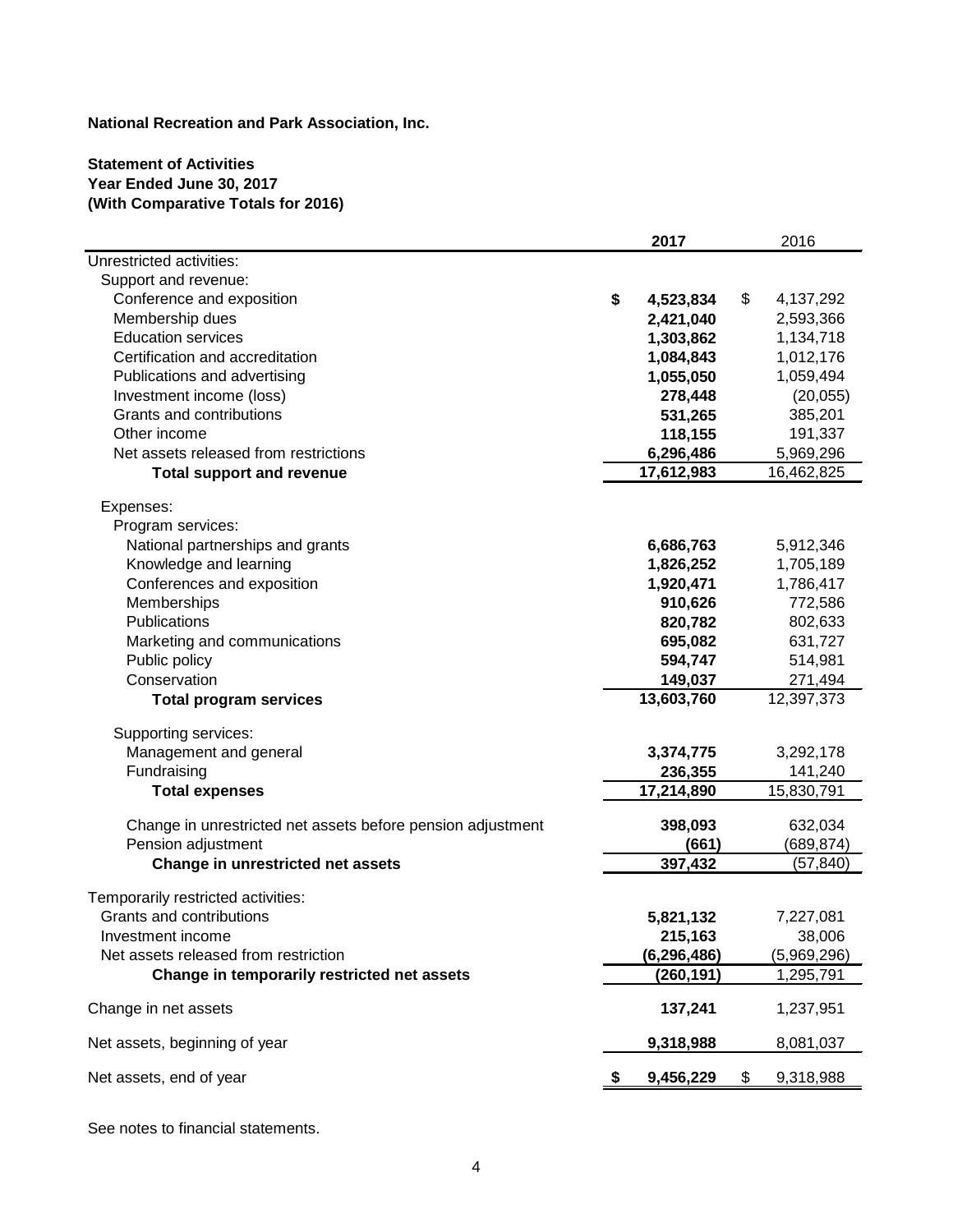# **Statement of Cash Flows Year Ended June 30, 2017 (With Comparative Totals for 2016)**

|                                                           | 2017          | 2016            |
|-----------------------------------------------------------|---------------|-----------------|
| Cash flows from operating activities:                     |               |                 |
| Change in net assets                                      | \$<br>137,241 | \$<br>1,237,951 |
| Adjustments to reconcile change in net assets to net cash |               |                 |
| (used in) provided by operating activities:               |               |                 |
| Net (gain) loss on investments                            | (381, 585)    | 92,947          |
| Loss on disposal of fixed assets                          | 11,861        |                 |
| Depreciation and amortization                             | 232,156       | 222,817         |
| Bad debt provision                                        | (11, 389)     | 17,224          |
| Changes in assets and liabilities:                        |               |                 |
| (Increase) decrease in:                                   |               |                 |
| Accounts receivable                                       | (104, 366)    | 250,243         |
| Prepaid expenses and other assets                         | (46, 507)     | (1,927)         |
| Inventory                                                 | 7,840         | (6, 436)        |
| (Decrease) increase in:                                   |               |                 |
| Accounts payable                                          | 8,656         | (301, 957)      |
| Accrued salaries and related expenses                     | 64,509        | 42,325          |
| Deferred revenue                                          | 201,462       | 524,727         |
| Accrued pension liability                                 | (1, 457, 644) | 730,866         |
| Net cash (used in) provided by operating activities       | (1, 337, 766) | 2,808,780       |
| Cash flows from investing activities:                     |               |                 |
| Purchase of property and equipment                        | (198, 515)    | (266, 720)      |
| Purchase of investments                                   | (111, 964)    | (2,340,884)     |
| Proceeds on sale of investments                           | 45,794        | 2,272,048       |
| Net cash used in investing activities                     | (264, 685)    | (335, 556)      |
|                                                           |               |                 |
| Net (decrease) increase in cash and cash equivalents      | (1,602,451)   | 2,473,224       |
| Cash and cash equivalents, at beginning of year           | 6,507,293     | 4,034,069       |
| Cash and cash equivalents, at end of year                 | 4,904,842     | \$<br>6,507,293 |
|                                                           |               |                 |
| Supplemental cash flow information:                       |               |                 |
| Cash paid for taxes                                       | \$<br>80,449  | \$<br>76,651    |
|                                                           |               |                 |

See notes to financial statements.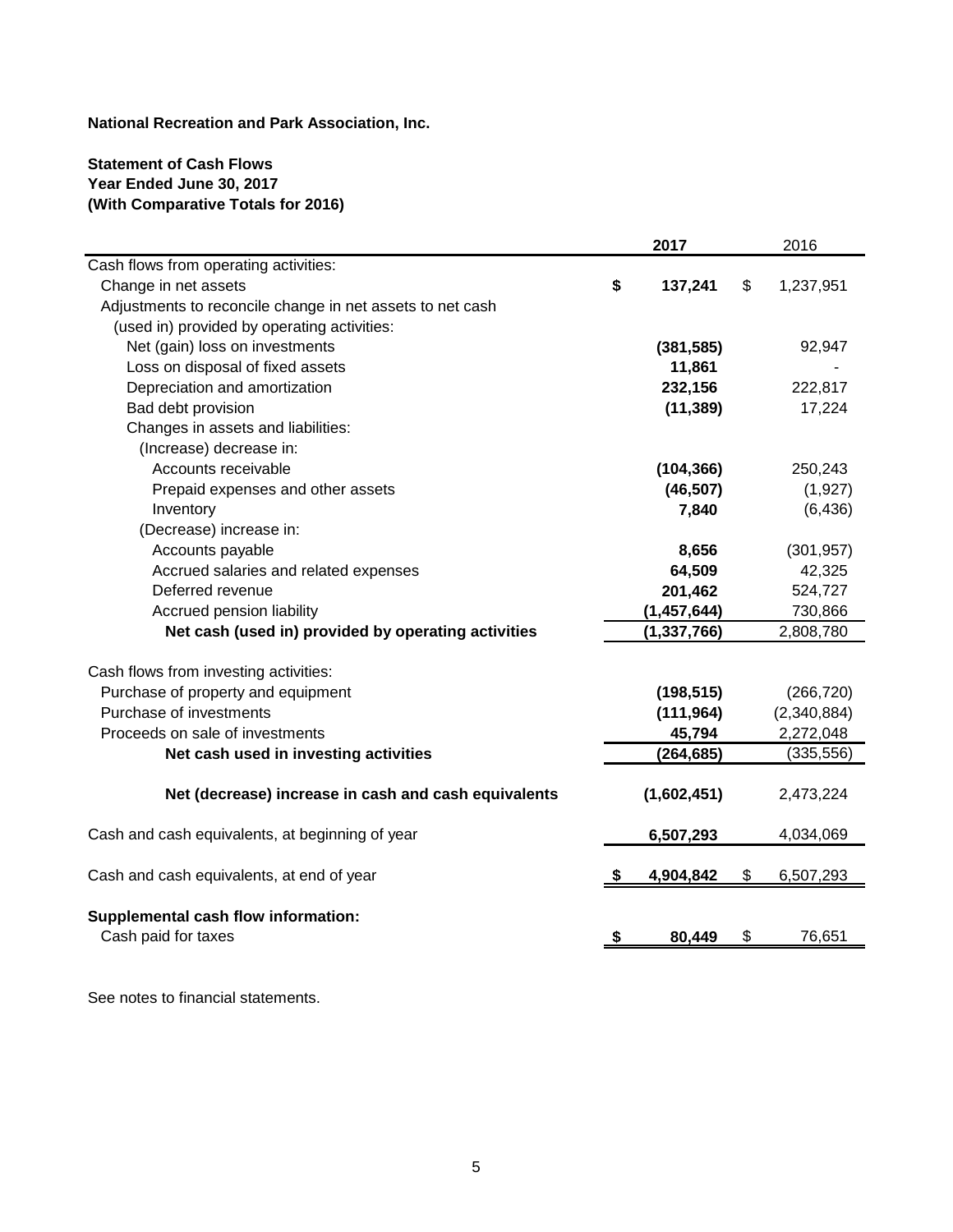#### **Notes to Financial Statements**

#### **Note 1. Nature of Activities and Summary of Significant Accounting Policies**

**Nature of activities:** Established in 1965, the National Recreation and Park Association, Inc. (the Association) is a national nonprofit corporation organized to promote an adequate system of parks and recreation areas, to improve recreation and park leadership for service to people and to educate the public on recreation and park matters beneficial to communities and the nation. The Association works closely with regional and local recreation and park agencies, corporations and citizens groups in carrying out its vision. The Association collaborates with national and state recreation and park agencies to promote conservation, health and wellness and social equity. These activities are funded primarily through event registrations and exhibit fees, publication and advertising sales, grants and contracts and membership dues. The Association is incorporated under the laws of the State of New York and has its headquarters in Ashburn, Virginia.

A summary of the Association's significant accounting policies follows:

**Basis of accounting:** The accompanying financial statements are presented in accordance with the accrual basis of accounting, whereby unconditional support is recognized when received, revenue is recognized when earned and expenses when the obligation is incurred.

**Basis of presentation:** The financial statement presentation follows the recommendations of the Financial Accounting Standards Board (FASB) Accounting Standards Codification (the Codification). As required by the Not-for-Profit Entities topics of the Codification, Balance Sheet and Income Statement, the Association is required to report information regarding its financial position and activities according to three classes of net assets: unrestricted net assets, temporarily restricted net assets and permanently restricted net assets.

**Cash and cash equivalents:** For purposes of reporting cash flows, the Association considers all highly-liquid investments with a maturity of three months or less and which are to be used for current operations to be cash equivalents. All other highly-liquid investments which are to be used for long-term purposes are classified as investments.

**Financial risk:** The Association maintains cash and money market accounts with financial institutions. At times, aggregate balances may at times exceed the Federal Deposit Insurance Corporation (FDIC) insured limit per institution. The Association monitors the creditworthiness of the institution and has not experienced any credit losses on its cash and money market accounts.

The Association invests funds in a professionally managed portfolio that contains various types of marketable securities. Such investments are exposed to various risks, such as fluctuations in market value and credit risk. Thus, it is at least reasonably possible that changes in these risks could materially affect investment balances and the amounts reported in the financial statements.

**Investments:** Investments with readily determinable fair values are reflected at fair market value. The change in fair market value of these investments is recorded as a component of investment income in the statements of activities.

**Accounts receivable:** Accounts receivable consist primarily of meeting registration fees, publication sales and advertising. Management periodically reviews the status of all accounts receivable balances for collectability, and provides for probable losses using the allowance method. The allowance is determined based on management's experience and collection efforts. Balances that remain outstanding after the Association has used reasonable collection efforts are written off. At June 30, 2017, management has assessed an allowance of \$20,405.

**Prepaid expenses:** Prepaid expenses consist primarily of deferred costs related to future meetings. Prepaid meeting costs associated with a particular meeting are expensed in the year the meeting is held.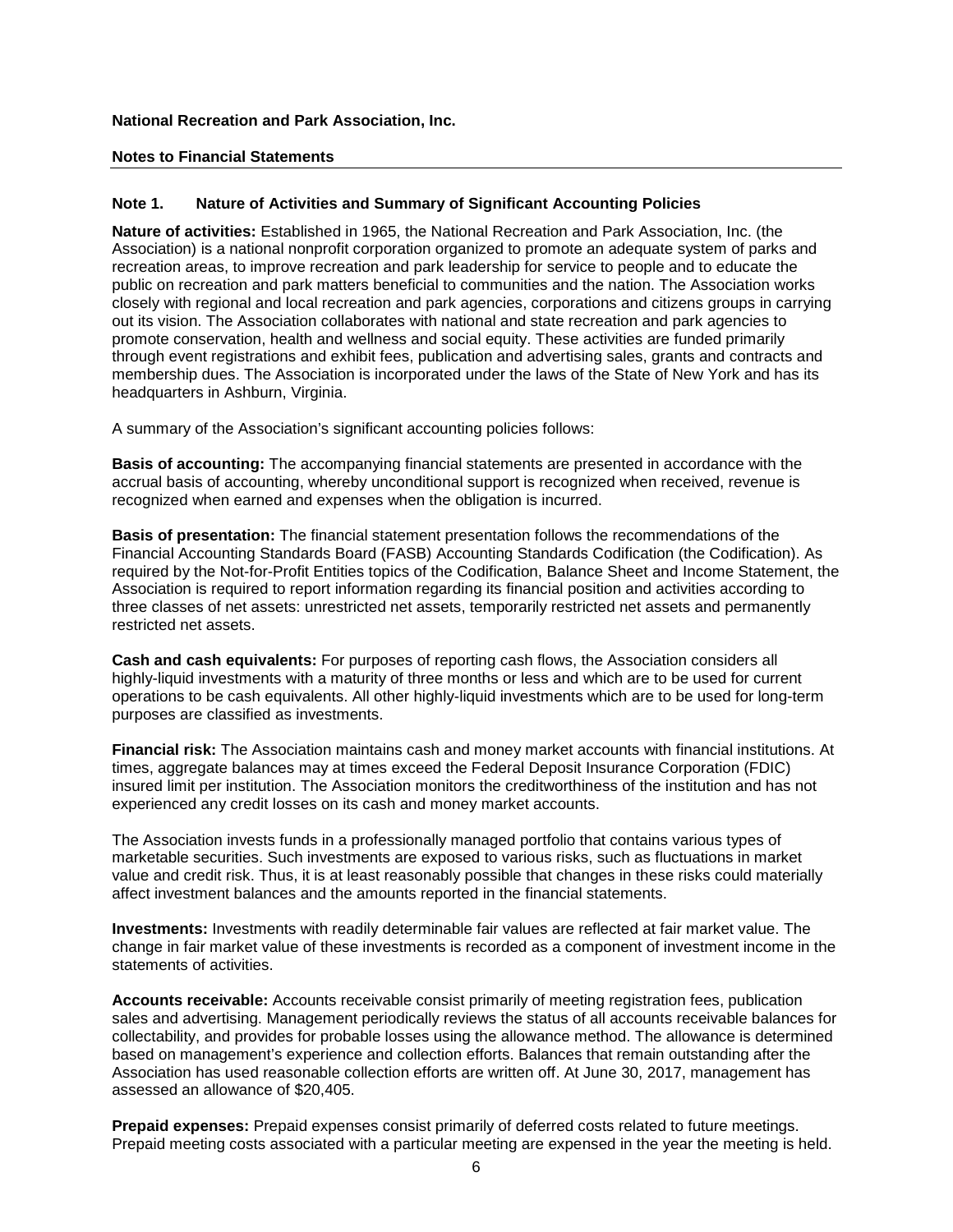#### **Notes to Financial Statements**

#### **Note 1. Association and Summary of Significant Accounting Policies (Continued)**

**Inventory:** Inventory consists of publications and other merchandise and is valued at the lower of cost or market, with cost determined using the first-in first-out method of inventory valuation.

**Property and equipment:** Property and equipment are stated at cost. Expenditures in excess of \$2,500 for additions, renewals and betterments are capitalized; expenditures for maintenance and repairs are charged to expense as incurred. Equipment and furniture are depreciated using straight-line methods over a useful life of three to ten years. Building and building improvements are depreciated on a straight-line basis over a useful life of five to forty years.

**Deferred revenue:** Deferred revenue consists primarily of exhibit and event registration fees and membership dues received in advance of the period in which they are earned.

**Valuation of long-lived assets:** The Association reviews long-lived assets for impairment whenever events or changes in circumstances indicate that the carrying amount of an asset may not be recoverable. Recoverability of the long-lived asset is measured by a comparison of the carrying amount of the asset to future undiscounted net cash flows expected to be generated by the asset. If such assets are considered to be impaired, the impairment to be recognized is measured by the amount by which the carrying amount of the assets exceeds the estimated fair value of the assets. Assets to be disposed of are reportable at the lower of the carrying amount or fair value, less costs to sell.

**Net assets:** The net assets for the Association are reported as follows:

*Unrestricted net assets:* Include those net assets that are available for the general support of the Association's operations.

*Temporarily restricted net assets:* Include those net assets whose use has been donor restricted to specified time or purpose limitations. When a restriction expires (that is, when a stipulated time restriction ends or a purpose restriction is accomplished), temporarily restricted net assets are reclassified to unrestricted net assets and reported in the statements of activities as net assets released from restrictions.

*Permanently restricted net assets:* Include those net assets whose use has been donor restricted such that the principal is required to be maintained in perpetuity and that only the earnings can be used in the manner specified by the donor.

**Revenue recognition:** Membership dues, publication subscriptions and advertising revenue are recognized evenly over the applicable dues, subscription or advertising period. Revenue received for dues and subscriptions that related to subsequent years has been reflected as deferred revenue.

Conference, exposition fees and education services are recognized at the time of the conference or seminar. Amounts received in advance are recorded as deferred revenue. Publication revenue is recognized upon shipment of the material. Certification and accreditation fees are recognized upon completion of the certification or accreditation.

Government and non-government grant revenue is recognized when costs qualified under the grants are incurred. Grant costs incurred in excess of funds received are recorded as accounts receivable.

Contributions are recorded as unrestricted or restricted support depending upon the existence and/or nature of donor restrictions. Donor-restricted support is reported as an increase in temporarily restricted net assets. When a restriction expires, temporarily restricted net assets are released to unrestricted net assets. Temporarily restricted contributions whose restrictions are met within the same period are recorded as unrestricted.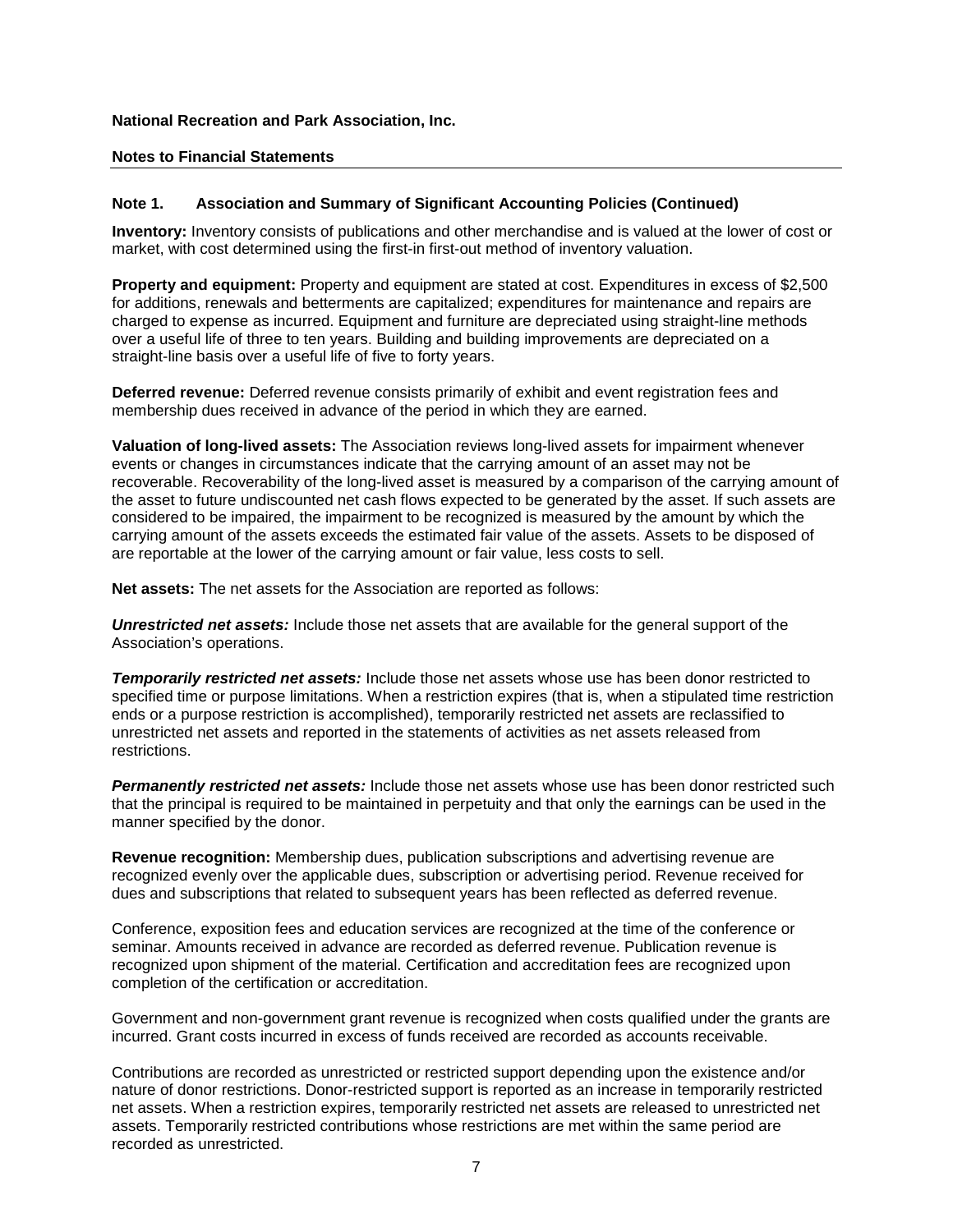#### **Notes to Financial Statements**

#### **Note 1. Association and Summary of Significant Accounting Policies (Continued)**

**Income taxes:** The Association is generally exempt from federal income taxes under provisions of Section 501(c)(3) of the Internal Revenue Code (IRC). In addition, the Association qualifies for charitable contribution deductions and has been classified as an organization that is not a private foundation under Section 509(a)(2). The Association generates unrelated business income from its advertising activities. The Association had tax expense for unrelated business income of \$80,449 for the year ended June 30, 2017.

Management evaluated the tax positions and concluded that the Association has taken no uncertain tax positions that require adjustment to the financial statements to comply with the provisions of this guidance. Generally, the Association is no longer subject to U.S. federal income tax positions by tax authorities for years before 2014.

**Functional allocation of expenses:** The costs of providing various programs and other activities have been summarized on a functional basis in the statements of activities. Accordingly, certain costs have been allocated among the programs and supporting services benefited.

**Use of estimates:** The preparation of financial statements in conformity with accounting principles generally accepted in the United States of America (GAAP) requires management to make estimates and assumptions that affect certain reported amounts and disclosures. Accordingly, actual results could differ from estimates.

**Prior year summarized financial information:** The financial statements include certain prior year summarized comparative information in total but not by net asset class. Such information does not include sufficient detail to constitute a presentation in conformity with accounting principles generally accepted in the United States of America. Accordingly, such information should be read in conjunction with the Association's financial statements for the year ended June 30, 2016, from which the summarized information was prepared.

**Upcoming Accounting Pronouncements:** In August 2016, the Financial Accounting Standards Board (FASB) issued Accounting Standards Update (ASU) No. 2016-14—*Not-for-Profit Entities (Topic 958): Presentation of Financial Statements of Not-for-Profit Entities.* The amendments in this ASU make improvements to the information provided in financial statements and accompanying notes of not-forprofit entities. The amendments set forth the FASB's improvements to net asset classification requirements and the information presented about a not-for-profit entity's liquidity, financial performance and cash flows. The ASU will be effective for fiscal years beginning after December 15, 2017. Earlier application is permitted. The changes in this ASU should generally be applied on a retrospective basis in the year that the ASU is first applied. Management has not evaluated the impact of this ASU on its financial statements.

In May 2014, the FASB issued ASU No. 2014-09, *Revenue from Contracts with Customers* (Topic 606), requiring an entity to recognize the amount of revenue to which it expects to be entitled for the transfer of promised goods or services to customers. The updated standard will replace most existing revenue recognition guidance in generally accepted accounting principles in the United States of America (U.S. GAAP) when it becomes effective and permits the use of either a full retrospective or retrospective with cumulative effect transition method. In August 2015, the FASB issued ASU No. 2015-14, which defers the effective date of ASU No. 2014-09 one year, making it effective for annual reporting periods beginning after December 15, 2018. Management has not evaluated the impact of this ASU on its financial statements.

**Subsequent events:** Subsequent events have been evaluated through September 14, 2017, which is the date the financial statements were available to be issued.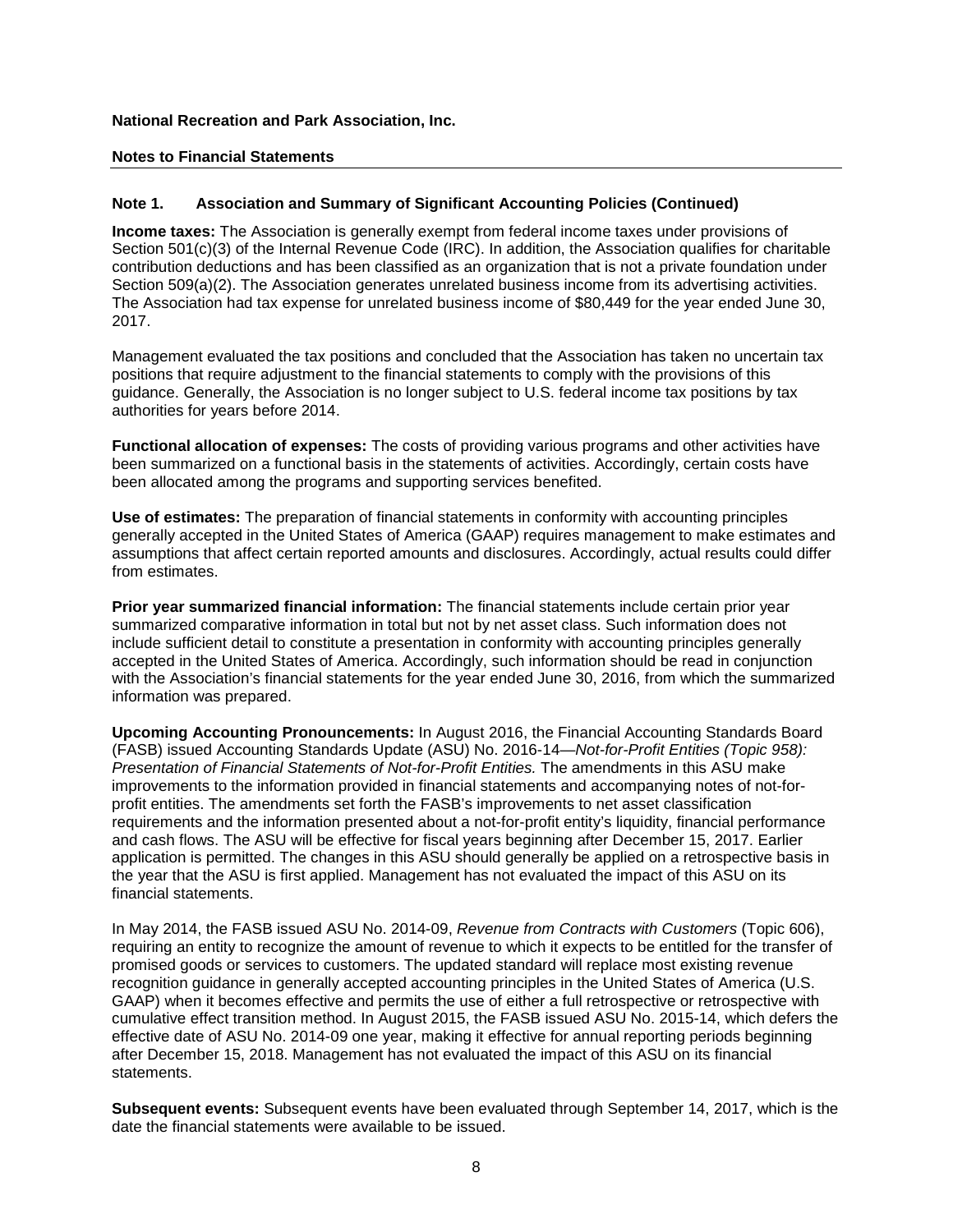#### **Notes to Financial Statements**

#### **Note 2. Investments and Fair Value Measurements**

In accordance with generally accepted accounting principles, the Association uses the following prioritized input levels to measure fair value. The input levels used for valuing investments are not necessarily an indication of risk.

- **Level 1:** Observable inputs that reflect quoted prices for identical assets or liabilities in active markets, such as stock quotes.
- Level 2: Includes inputs other than Level 1 inputs that are directly or indirectly observable in the marketplace, such as yield curves or other market data.
- **Level 3:** Unobservable inputs which reflect the reporting entity's assessment of the assumptions that market participants would use in pricing the asset or liability, including assumptions about risk, such as bid/ask spreads and liquidity discounts.

Assets were measured at fair market value using the following input levels at June 30, 2017:

|                                               | Level 1         | Level 2   | Level 3 | Total           |
|-----------------------------------------------|-----------------|-----------|---------|-----------------|
| Equity securities - common stock              | \$<br>3,491,944 | \$        | \$      | \$<br>3,491,944 |
| Equity securities - mutual funds              | 470,872         |           |         | 470,872         |
| Fixed income - exchange traded funds          | 551,122         |           |         | 551,122         |
| Fixed income – mutual funds                   | 1,073,816       |           |         | 1,073,816       |
| Money market funds                            | 401,741         |           |         | 401,741         |
| Investments carried at fair value             | 5,989,495       | \$        | \$      | \$<br>5,989,495 |
| Agency transaction asset                      |                 | 1,236,075 |         | 1,236,075       |
| Investments held for<br>deferred compensation |                 | 229,240   |         | 229,240         |
| Agency transaction liability                  |                 | 1,236,075 |         | 1,236,075       |
| Deferred compensation liability               |                 | 229,240   |         | 229,240         |

Investments which were classified in Level 2 were valued by pricing vendors using observable market data. In determining the fair value of the investments, the pricing vendors use a market approach to obtain pricing spreads based on the credit risk of the issuer, maturity, current yield and other terms and conditions of each security. Management believes the values of the asset classified in Level 2 to be a reasonable approximation of the exit price and fair value of these investments.

The deferred compensation plan assets are classified as Level 2 based on the ability of the Association to redeem amounts at a net asset value (NAV) per share in the near term. The deferred compensation liability is based on the fair value of the deferred compensation plan assets, which are observable inputs, but the liability is not publicly traded and is hence classified as Level 2.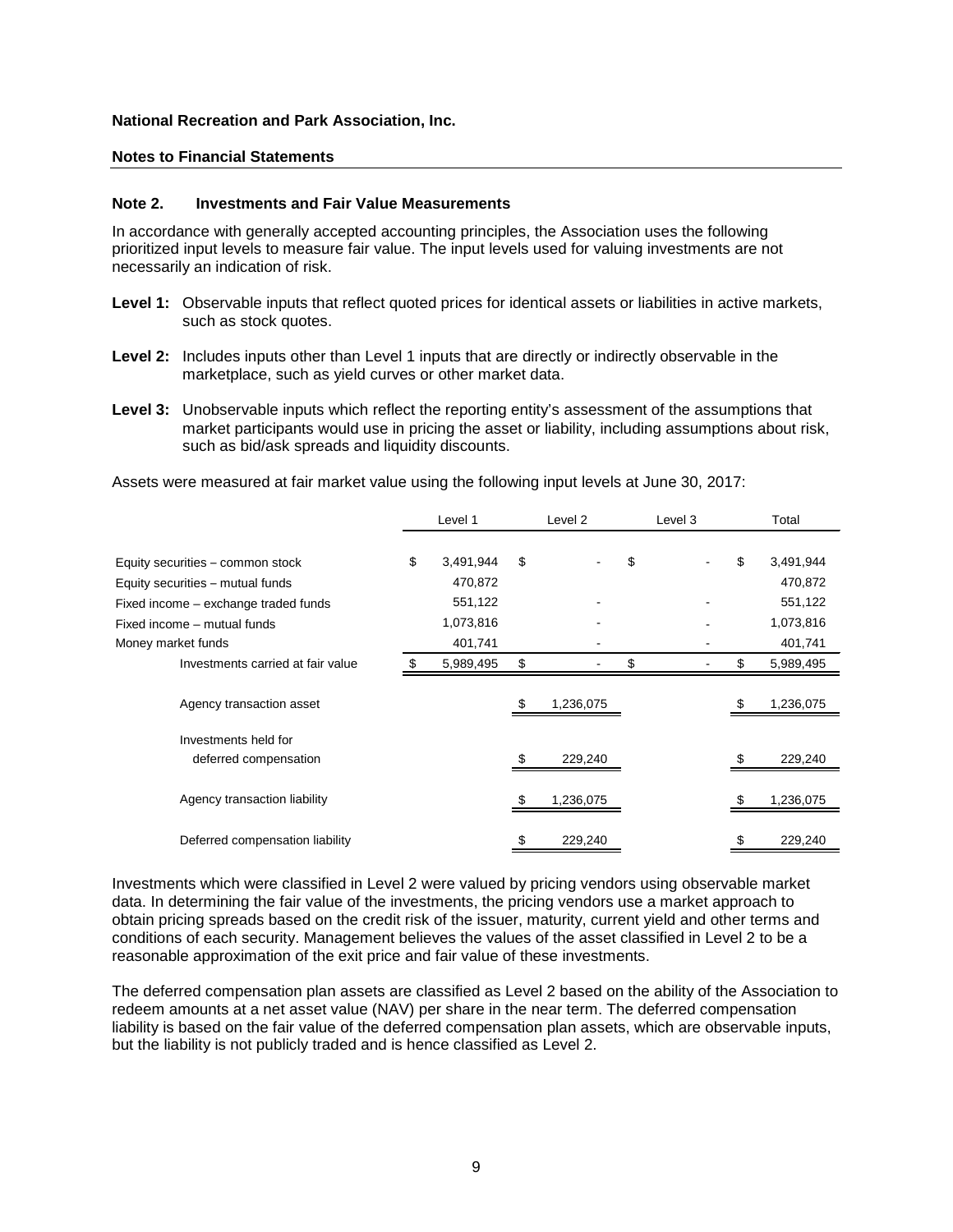#### **Notes to Financial Statements**

#### **Note 2. Investments and Fair Value Measurements (Continued)**

Investment income consists of the following for the year ended June 30, 2017:

| Net gain on investments<br>Interest and dividends                  | \$<br>381,585<br>112,026<br>493,611 |
|--------------------------------------------------------------------|-------------------------------------|
| Note 3.<br><b>Property and Equipment</b>                           |                                     |
| Property and equipment consists of the following at June 30, 2017: |                                     |
| Building and building improvements on leased land                  | \$<br>4,649,417                     |
| Computer and equipment                                             | 642.087                             |
| Furniture and fixtures                                             | 496,821                             |
|                                                                    | 5,788,325                           |
| Less accumulated depreciation and amortization                     | (2,969,793)                         |
|                                                                    | 2,818,532                           |

The Association leases its land from the Northern Virginia Regional Park Authority for \$1 per year. The lease agreement was signed in 1997 and extends fifty years plus two twenty year options.

#### **Note 4. Deferred Revenue**

Deferred revenue consists of the following as of June 30, 2017:

| Event registrations and exhibit fees | 2,985,438 |
|--------------------------------------|-----------|
| Member dues and subscriptions        | 1.222.653 |
|                                      | 4.208.091 |

#### **Note 5. Temporarily Restricted Net Assets**

Temporarily restricted net assets are available for the following purposes as of June 30, 2017:

| Endowments                            | 761.459   |
|---------------------------------------|-----------|
| Corporate and foundation partnerships | 3.438.518 |
| Special memorial funds                | 370,070   |
|                                       | 4,570,047 |

#### **Note 6. Permanently Restricted Net Assets**

Permanently restricted net assets are restricted for the following purposes as of June 30, 2017:

| Endowment fund                  | 202.947 |
|---------------------------------|---------|
| Scholarship and internship fund | 186.288 |
| Joseph Lee library              | 150.657 |
| Crawford lecture                | 25,000  |
|                                 | 564.892 |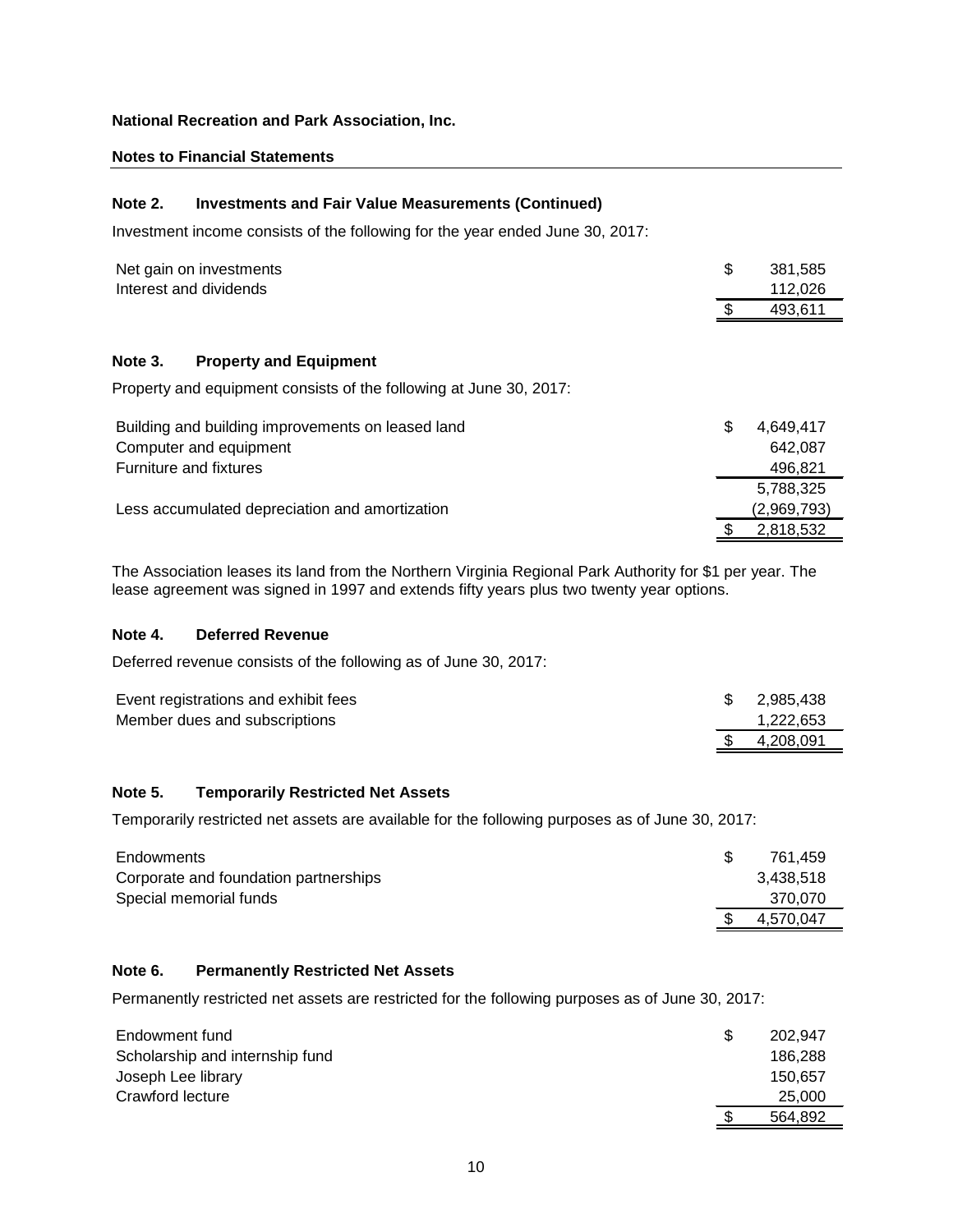#### **Notes to Financial Statements**

#### **Note 7. Temporarily and Permanently Restricted Endowment Funds**

The Association's endowment is made up of permanently restricted funds established to finance the various activities noted in Note 6. As required by GAAP, net assets associated with endowment funds are classified and reported based on the existence or absence of donor-imposed restrictions. The unspent accumulations of investment earnings on permanently restricted net assets is classified as temporarily restricted net assets until those amounts are appropriated for expenditure by the Association.

**Interpretation of relevant law:** The Association has interpreted the Uniform Prudent Management of Institutional Funds Act (UPMIFA) as requiring the preservation of the fair value of the original gift as of the gift date of the donor-restricted endowment funds absent explicit donor stipulations to the contrary. As a result of this interpretation, the Association classifies as permanently restricted net assets: (a) the original value of gifts donated to the permanent endowment, (b) the original value of subsequent gifts to the permanent endowment and (c) accumulations to the permanent endowment made in accordance with the direction of the applicable donor gift instrument at the time the accumulation is added to the fund. The remaining portion of the donor-restricted endowment fund that is not classified in permanently restricted net assets is classified as temporarily restricted net assets until those amounts are appropriated for expenditure by the Association in a manner consistent with the standard of prudence prescribed by **UPMIFA** 

**Funds with deficiencies:** From time to time, the fair value of assets associated with an individual donor restricted endowment fund may fall below the level that the donor or UPMIFA requires the Association to retain as a fund of perpetual duration. There were no such deficiencies as of June 30, 2017.

**Return objectives and risk parameters:** The Association has adopted investment and spending policies for endowment assets that attempt to provide a predictable stream of funding to programs supported by its endowment while seeking to maintain the purchasing power of the endowment assets. Endowment assets are invested in funds with a primary objective of allowing the fund to grow over time. The objective of the permanently restricted assets is the preservation of capital.

**Strategies employed for achieving objectives and spending policy:** The Association's investments are managed in a balanced portfolio and are intended to be more aggressive than fixed income portfolios and less aggressive than equity portfolios. A positive return is expected over the time of the investment, although there may be periods with negative return. The earnings on the permanently restricted net assets are released from restricted funds as amounts are approved and used in accordance with donor stipulations.

**How investment objectives relate to spending policy:** The Association's investments are managed in a balanced portfolio and are intended to be more aggressive than fixed income portfolios and less aggressive than equity portfolios. A positive return is expected over time. The objective of the permanently restricted assets is the preservation of the capital.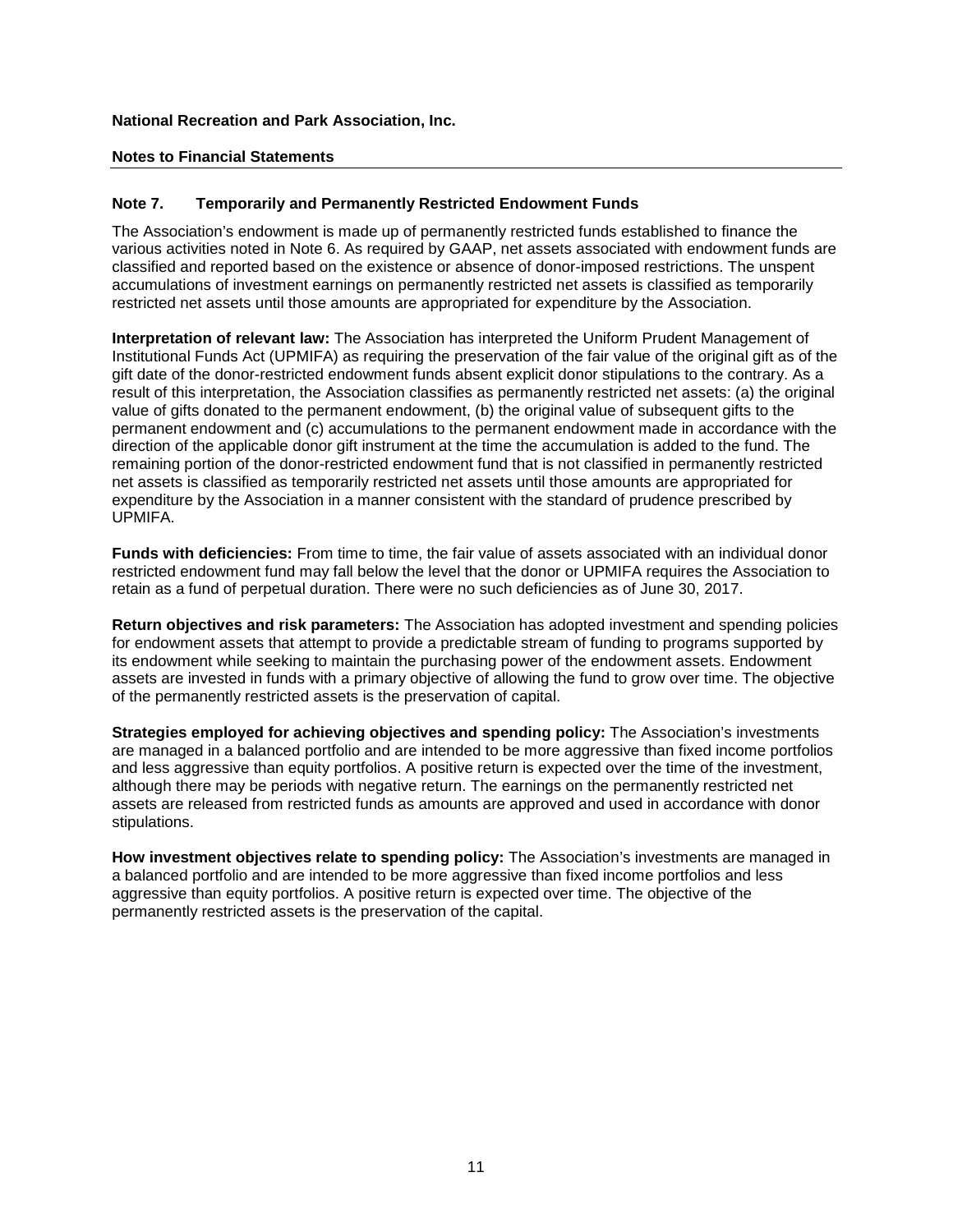#### **Notes to Financial Statements**

## **Note 7. Temporarily and Permanently Restricted Endowment Funds (Continued)**

Changes in endowment net assets consist of the following for the year ended June 30, 2017:

|                                      |    |              | Temporarily   |     | Permanently |    |           |
|--------------------------------------|----|--------------|---------------|-----|-------------|----|-----------|
|                                      |    | Unrestricted | Restricted    |     | Restricted  |    | Total     |
|                                      |    |              |               |     |             |    |           |
| Beginning of year                    | \$ |              | \$<br>695,098 | \$  | 564,892     | \$ | 1,259,990 |
| Contributions                        |    |              | 100           |     |             |    | 100       |
| Investment income:                   |    |              |               |     |             |    |           |
| Interest and dividends               |    |              | 76,465        |     |             |    | 76,465    |
| Realized and unrealized loss, net    |    |              | (10,006)      |     |             |    | (10,006)  |
| Total investment income              |    |              | 66.459        |     |             |    | 66,459    |
| Amounts appropriated for expenditure |    |              |               |     |             |    |           |
| Net assets, end of year              | ጥ  |              | 761,657       | \$. | 564,892     | \$ | 1,326,549 |

#### **Note 8. Retirement Plans**

**Defined contribution plan:** The Association has a defined contribution plan which covers all employees who meet certain eligibility requirements. All regular employees working 20 hours or more per week are eligible for this plan. The Association matches equivalent contributions up to 6% of each eligible employee's gross salary. Total contribution expense was \$266,413 for the year ended June 30, 2017.

**Deferred compensation plan:** The Association also sponsors deferred compensation plans for senior level employees. The plans provide a number of payment options commencing upon retirement, separation from service or death. As of June 30, 2017, the plans' investment balances totaled \$229,240. The investments and related liability are included in the accompanying statements of financial position.

**Defined benefit plan:** On August 17, 2016, the Association paid the accrued pension liability, fully settling the pension plan.

## **Note 9. Commitments and Contingencies**

**Federal awards:** Amounts received or receivable from government agencies under various contracts or federal grant awards may be subject to audit and adjustment by the government agencies. The amount, if any, of expenditures which may be potentially disallowed cannot be determined at this time, although management expects such amounts, if any, to be immaterial.

**Hotel commitments:** The Association has entered into agreements with several hotels to provide conference facilities and room accommodations for its conferences through 2021. The agreements contain various clauses whereby the Association is liable for liquidated damages in the event of cancellation or lower than anticipated attendance. The total commitment under the agreements is not determinable as it depends upon attendance and other unknown factors. However, the Association has purchased an insurance policy to mitigate any potential losses.

**Employment:** In September 2015, a new agreement was entered into between the Association and the President and Chief Executive Officer (Executive) with a termination date of June 30, 2021. The contract provides for severance payments equal to a minimum of eight months' salary plus one month salary for each year completed during the Executive's tenure with the Association, subject to a minimum of eight months' and a maximum of 12 months' salary if terminated without cause, based upon the employee's salary at the date of the termination.